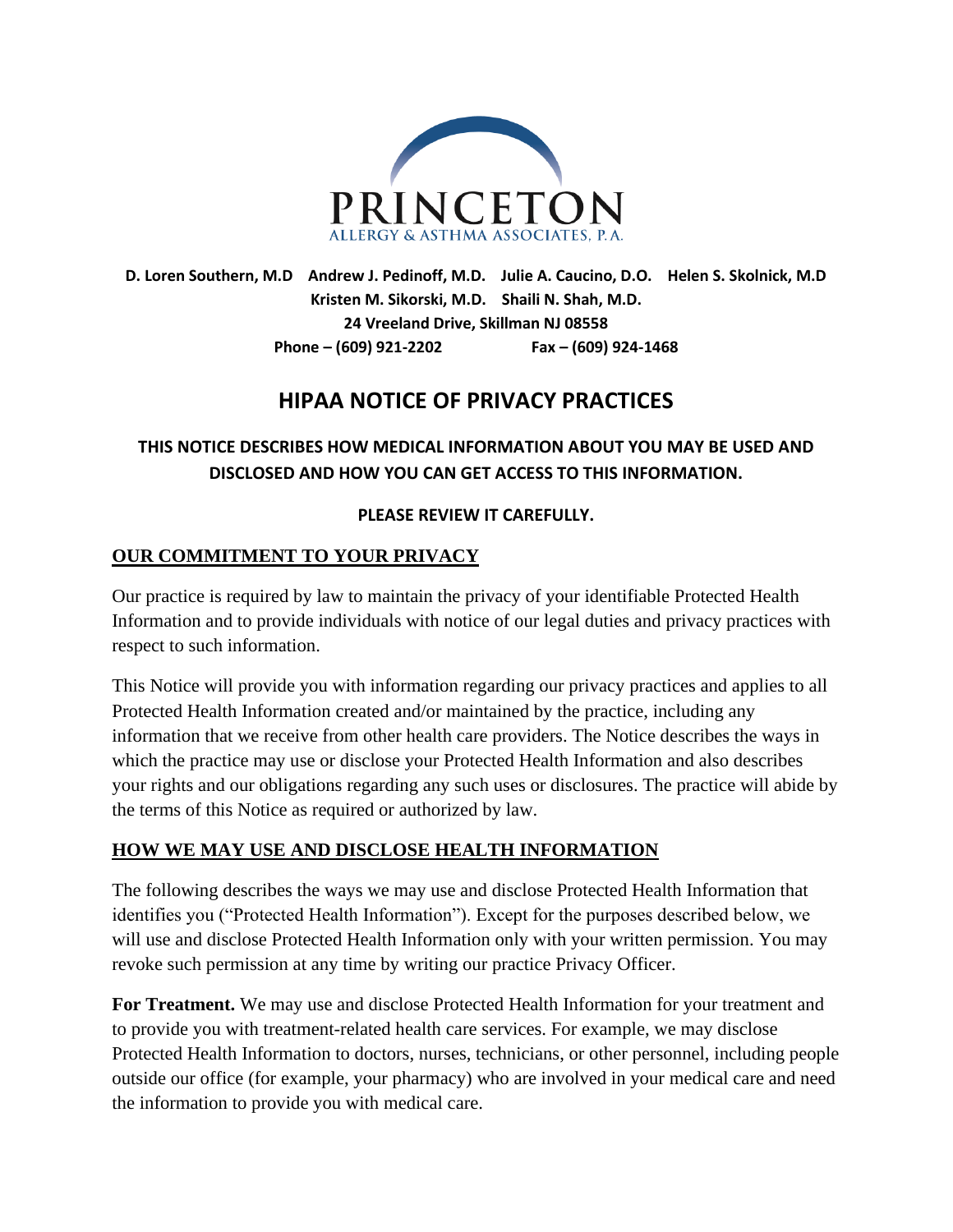**For Payment.** We may use and disclose Protected Health information so that we or others may bill and receive payment from you, an insurance company or a third party for the treatment and services you received. For example, w may give your health plan information about you so that they will pay for your treatment.

**For Health Care Operations.** We may use and disclose Protected Health Information for health care operations purposes. These uses and disclosures are necessary to make sure that all of our patients receive quality care and to operate and manage our activities and business management and administrative activities. We also may share information with other entities that have a relationship with your (for example, your health plan) for their health care operation activities.

**Appointment Reminders, Treatment Alternatives and Health Related Benefits and Services.** We may use and disclose Protected Heath Information to contact you to remind you that you have an appointment with us. We also may use and disclose Protected Health Information to tell you about treatment alternatives or health-related benefits and services that may be of interest to you.

**Research.** Under certain circumstances, we may use and disclose your information to researchers preparing to conduct an investigation to help them look for patients with specific medical conditions.

#### **USES OR DISCLOSURES PERMITTED BY LAW IN SPECIAL SITUATIONS**

**As Required by Law.** We will disclose Protected Health Information when required to do so by international, federal, state, or local law.

**To Avert a Serious Threat to Health or Safety.** We may use and disclose Protected Health Information to our business associates that perform functions on our behalf or provide us with services if the information is necessary for such functions or services. For example, we may use another company to perform billing services on our behalf. All of our business associates are obligated to protect the privacy of your information and are not allowed to use or disclose any information other than as specified in our contract.

**Organ and Tissue Donation**. If you are an organ donor, we may use or release Protected Health Information to organizations that handle organ procurement or other entities engaged in procurement, banking or transportation of organs, eyes or tissues facilitate organ eye or tissue donation and transplantation.

**Military and Veterans.** If you are a member of the military, we may release Protected Health Information as required by military command authorities.

**Workers' Compensation.** We may disclose Protected Health Information for public workers' compensation or similar programs which provide benefits for work-related injuries or illness.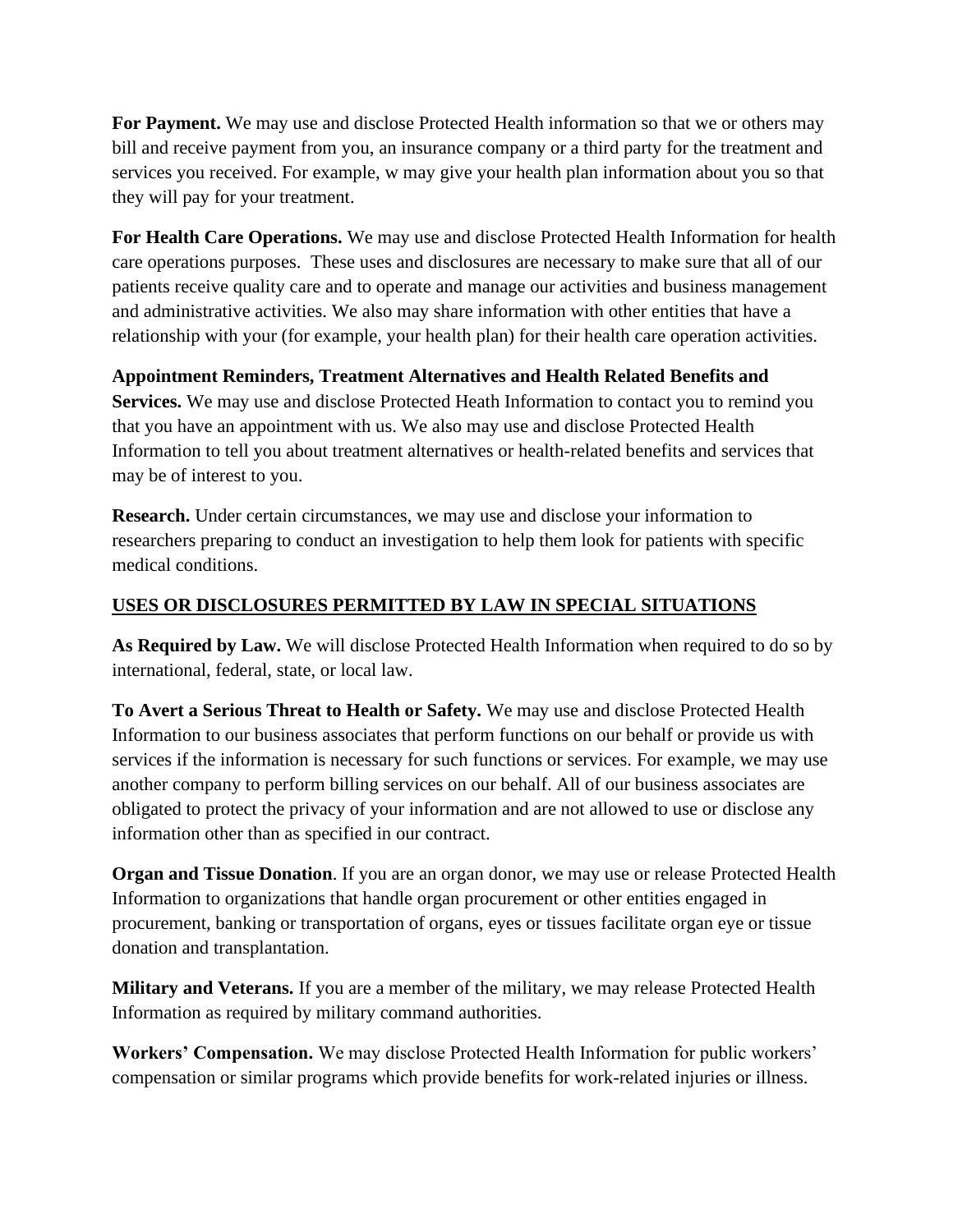**Public Health Risks.** We may disclose Protected Health Information for public health activities. For example, we may disclose information to prevent or control disease, injury or disability or to notify you of a recall of a product you may be using.

**Health Oversight Activities.** We may disclose Protected Health Information to a health oversight agency for activities authorized by law. These oversight activities include, for example, audits, investigations, inspections, licensure and certification surveys. These activities are necessary for the government programs, and compliance with civil rights laws.

**Data Breach Notification Purposes.** We may use or disclose your Protected Health Information to provide legally required notices of unauthorized access to or disclosure of your Protected Health Information.

**Lawsuits and Disputes.** If you are involved in a lawsuit or a dispute, we may disclose Protected Health Information in response to a court or administrative order. We also may disclose Protected Health Information in response to a subpoena, discovery request, or other lawful process by someone else involved in the dispute, but only if efforts have been made to tell you about the request or to obtain an order protecting the information requested.

**Law Enforcement.** We may release Protected Health Information if asked by a law enforcement official if the information is: (1) in response to a court order, subpoena, warrant, summons or similar process; (2) limited information to identify or locate a suspect fugitive, material witness, or missing person; (3) about the victim of a crime even if , under certain very limited circumstances, we are unable to obtain the person's agreement; (4) about a death we believe may be the result of criminal conduct; (5) about criminal conduct on our premises; and (6) in an emergency to report a crime, the location of the crime or victims, or the identity, description or location of the person who committed the crime.

**Coroners, Medical Examiners, and Funeral Directors.** We may release Protected Health Information to a coroner, medical examiner, or funeral directors as necessary for their duties.

**National Security and Intelligence Activities.** We may release Protected Health Information to authorized federal official for intelligence, counter-intelligence, and other national security activities authorized by law.

**Protective Services for the President and Others.** We may disclose Protected Health Information to authorized federal officials so they may provide protection to the President, other authorized persons or foreign heads of state or for the conduct of special investigations.

**Inmates or Individuals in Custody.** If you are an inmate of a correctional institution or under custody of a law enforcement official, we may release Protected Health Information to the correctional institution or law enforcement official if necessary: (1) for the institution to provide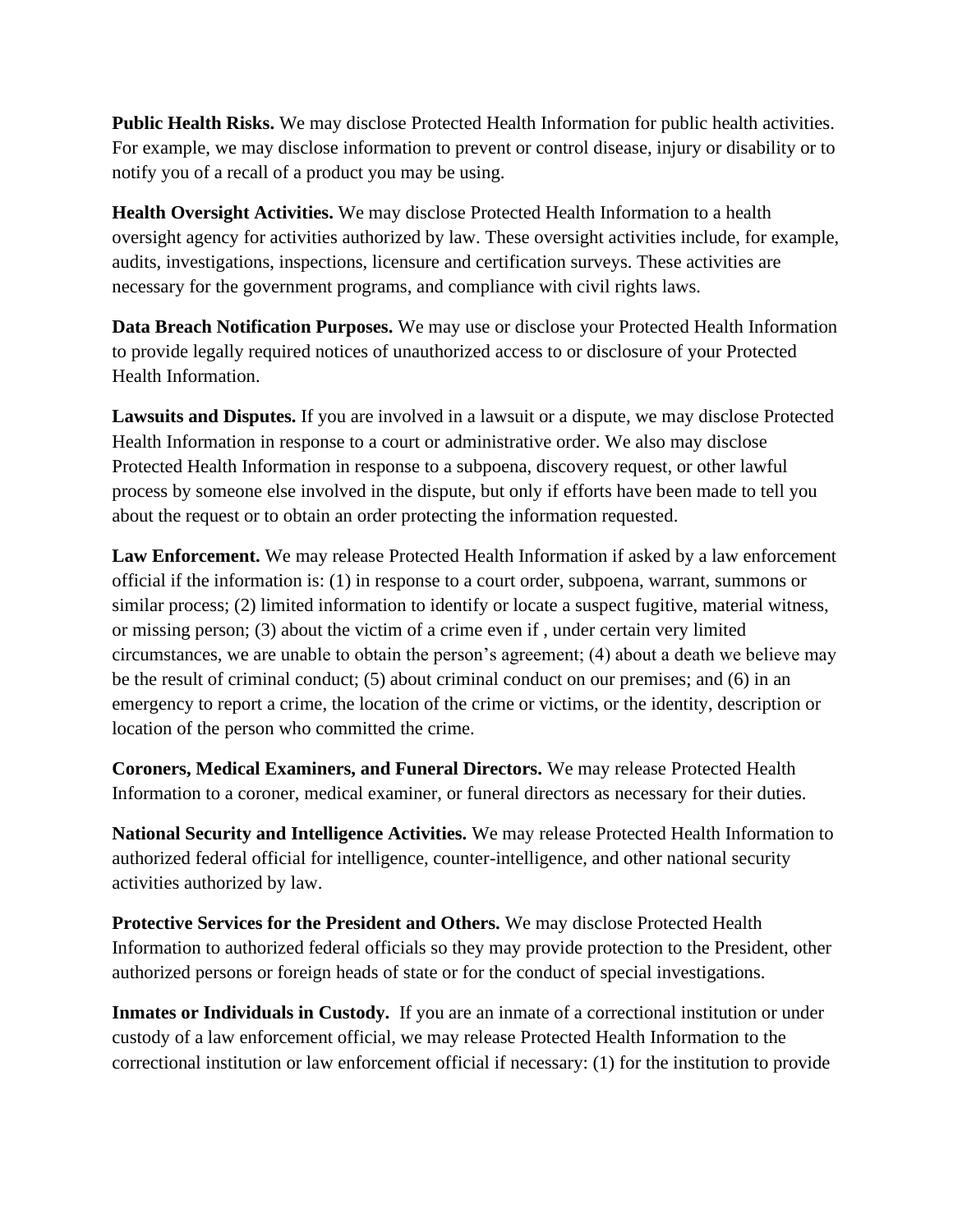you with health care; (2) to protect your health and safety or the health and safety of others, or (3) for the safety and security of the correctional institution.

## **USES AND DISCLOSURES THAT REQUIRE US TO GIVE YOU AN OPPORTUNITY TO AGREE OR OBJECT**

**Individuals Involved in Your Care or Payment for Your Care.** Unless you object, we may disclose to a member of your family, a relative, a close personal friend or any other person you identify, your Protected Health Information that directly relates to that person's involvement in your health care or payment. If you are unable to agree or object to such a disclosure, we may disclose such information as necessary if we determine that it is in your best interest based on our professional judgment.

**Disaster Relief.** We may disclose your Protected Health Information to disaster relief organizations that seek your Protected Health Information to coordinate your care, or notify family and friends of your locations or condition in a disaster. We will provide you with an opportunity to agree or object to such a disclosure whenever we practically can do so.

# **YOUR WRITTEN AUTHORIZATION IS REQUIRED FOR OTHER USES AND DISCLOSURES**

The following uses and disclosures of your Protected Health Information will be made only with your written authorization:

- 1. Uses and disclosures of Protected Health Information for marketing purposes; and
- 2. Disclosures that constitute a sale of your Protected Health Information

Other uses and disclosures of Protected Health Information not covered by this Notice or the laws that apply to us will be made only with your written authorization. If you do give us an authorization, you may revoke it at any time by submitting a written revocation to our Privacy Officer and we will not longer disclose Protected Heath Information under the authorization. But disclosure that we made in reliance on your authorization before you revoked it will not be affected by the revocation.

# **YOUR RIGHTS**

You have the following rights regarding Protected Health Information we have about you:

**Right to Inspect and Copy.** You have a right to inspect and copy Protected Health Information that may be used to make decisions about your care or payment for your care. This includes medical and billing records, other than psychotherapy notes. To inspect and copy this Protected Health Information, you must make your request, in writing to the practices Compliance Officer. We have up to 30 days to make your Protected Health Information available to you and we may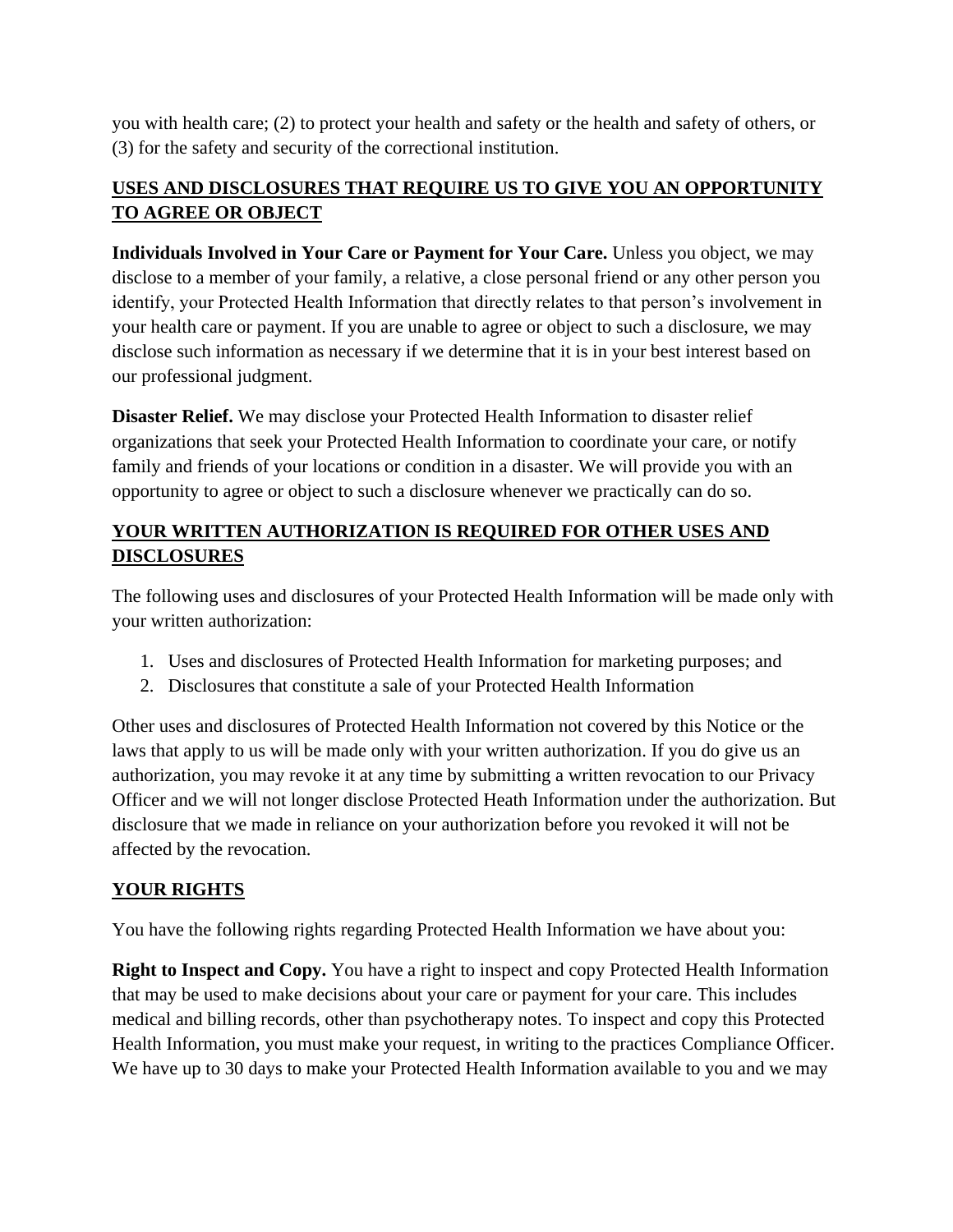charge you a reasonable fee for the costs of copying, mailing, or other supplies associated with your request.

**Right to an Electronic Copy of Electronic Medical Records.** If your Protected Health Information is maintained in an electronic format, you have the right to request that an electronic copy of your record be given to you or transmitted to another individual or entity. We will provide access to your Protected Health Information in the form or format you request, if it is readily producible in such form or format. If the Protected Health Information is not readily producible in the form or format you request your record will be provided in either or standard electronic format or if you do not want this form or format, a readable hard copy form. We may charge you a reasonable, cost-based fee for the labor associated with transmitting the electronic medical record.

**Right to Get Notice of a Breach.** You have the right to be notified upon a breach of any of your unsecured Protected Health Information.

**Right to Request an Amendment.** If you feel that Protected Health Information we have is incorrect or incomplete, you may ask us to amend the information. You have the right to request an amendment for as long as the information is kept by or for our practice. To request an amendment, you must make your request, in writing, to the practice's privacy officer. In addition, you must provide us with a reason that supports your request. In certain cases, we may deny your request for amendment. If we deny your request form amendment, you have the right to file a statement of disagreement with the decision and we may give a rebuttal to your statement.

**Right to an Accounting of Disclosures.** You have the right to request a list of certain disclosures we made of Protected Health Information for purposes other than treatment, payment and health care operations or for which you provided written authorization. To request an accounting of disclosures, you must make your request, in writing, to the Privacy Officer.

**Right to Request Restrictions.** You have the right to request a restriction or limitation on the Protected Health Information we use or disclose for treatment, payment, or health care operations. You also have the right to request a limit on the Protected Health Information we disclose to someone involved in your care or the payment for your care, like a family member or friend. For example, you could ask that we not share information about a particular diagnosis or treatment with your spouse. To request a restriction, you must make your request, in writing, to the Privacy Officer. We are not required to agree to your request unless you are asking us to restrict the use and disclosure of your Protected Health Information to a health plan for payment or health care operation purposes and such information you with to restrict pertains solely to a health care item or service for which you have paid us "out of pocket" in full. If we agree we will comply with your request unless the information is needed to provide you with emergency treatment.